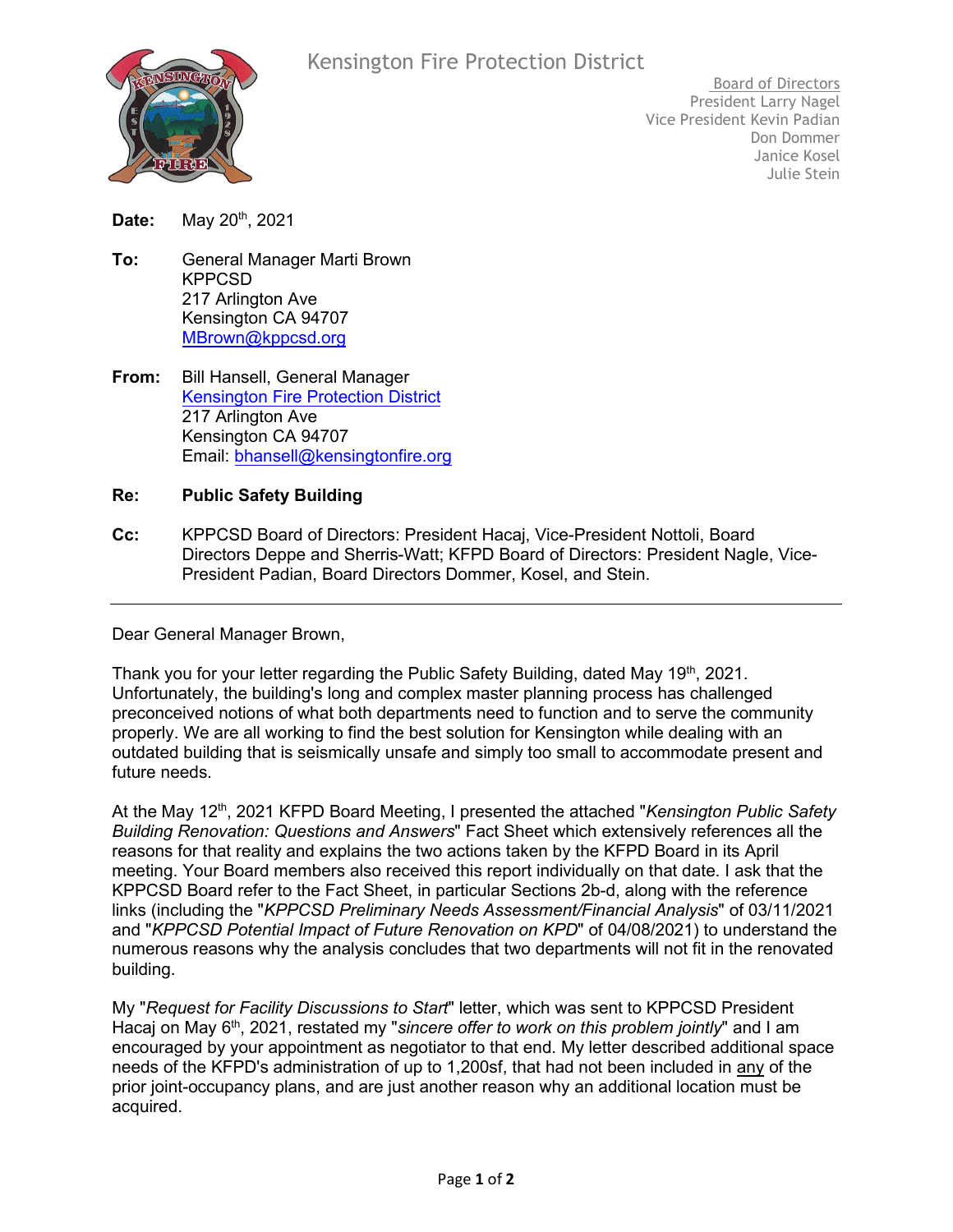The space requirements of both departments need to be considered jointly in order to make the best use of Kensington's tax dollars. As I wrote at the time, all of this "*should be considered as part of the negotiations and which may facilitate financial aid mechanisms for the greater good of both agencies.*" While I specifically mentioned 303 Arlington Ave as a solution, I assumed there would be "*other options and alternatives to investigate during facility planning phases over the coming months.*"

I fully understand that the KPPCSD Board will determine which facility option(s) it prefers for the Police Department. I look forward to working with you on legal, realistic options that best use the resources of both our Districts and that provide Police and Fire with the space and resources they need to serve our community. I am concerned, though, that time is of the essence and wish to focus on moving forward and not revisiting alternatives that do not work.

Sincerely,

M Hansel/

Bill Hansell General Manager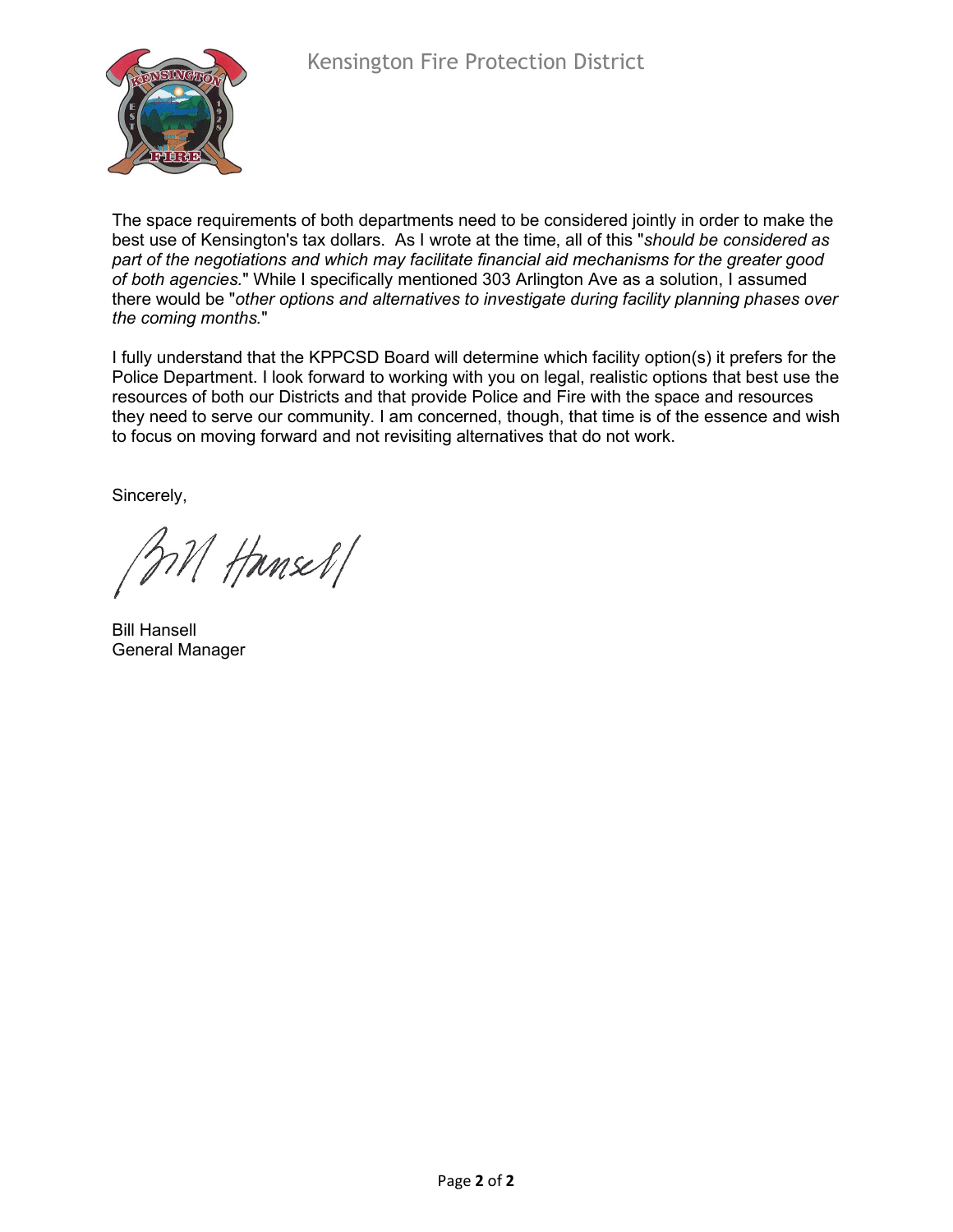# **KENSINGTON FIRE PROTECTION DISTRICT**



**DATE:** May 12, 2021 **TO:** KFPD Board of Directors **RE:** Kensington Public Safety Building Renovation: Questions and Answers

The questions below on the Kensington Public Safety Building (PSB) Renovation Project have been compiled and addressed in the following pages:

- *1. Design and Code Requirements…………………………………...………………….Page 2*
	- a. Is the Public Safety Building seismically unsafe?
	- b. How was the decision made to renovate the PSB and is it required legally?
	- c. Can we limit the work to a seismic upgrade only?
	- d. Can we get a waiver on accessibility and other code requirements?
	- e. Is adding another story or a horizontal addition an option?
	- f. Can we build a new building at another location?

## *2. Impact of Code and Space Needs on the Building Occupancy…………..…Page 3*

- a. What is the current space plan for the renovated PSB? Has it been approved?
- b. Is there a plan showing that both Police and Fire can occupy a renovated PSB?
- c. What requirements prevent Police and Fire from both occupying a renovated PSB?
- d. How much more space do both departments need than is available in a renovated PSB?
- e. Did the KFPD vote to evict the Police Department from the Public Safety Building?
- f. Do both Police and Fire need to be in the same building?
- g. Will there be absolutely no room available for the Police in a renovated PSB?
- h. Are the KFPD and KPPCSD cooperating on a solution?
- *3. Current Options and Potential Solutions………………………………...……...….Page 6*
	- a. Would the staff of both departments prefer separate spaces?
	- b. Are there options for housing the Police?
	- c. Can a typical commercial office rental be adapted for Police use?
	- d. Can Kensington afford this?
	- e. Will separate locations cost taxpayers additional money?
	- f. Will renting office space trigger the same accessibility code as the PSB renovation?
	- g. How much money has been spent on the analysis and design options to date?
	- h. Would more joint meetings of the Police and Fire Boards help?
	- i. Where can I access all of the background information on the PSB?
	- j. What are the next steps?

[Reference Link](https://www.kensingtonfire.org/files/4004c4430/Jan+13%2C+2021+Joint+Managers+and+Chiefs+PSB+Status+Report.pdf) A: "*Joint Status Report on PSB Renovation*"……………………………01/13/2021 [Reference Link B:](https://www.kensingtonfire.org/files/dd36e8896/20210311+KPPCSD+Preliminary+Needs+Assessment+and+Financial+Analysis.pdf) "*KPPCSD Preliminary Needs Assessment/Financial Analysis*"……03/11/2021 [Reference Link C:](https://www.kensingtonfire.org/files/aa41d3abd/Mar+25%2C+2021+Joint+Board+Mtg+on+Status%2C+Needs%2C+and+Variables.pdf) "*Joint Staff Report on Future Location of Depts & Offices*"………...03/25/2021 [Reference Link D:](https://www.kensingtonfire.org/files/2d9a2050e/20210408+KPPCSD+PSB+Potential+Impact+of+Future+Renovation+on+KPD.pdf) "*KPPCSD Potential Impact of Future Renovation on KPD*"………..04/08/2021 [Reference Link E:](https://www.kensingtonfire.org/files/a4225cadb/20210414_04c+PSB+Recommendation+Introduction.pdf) "*KFPD Goal of Recommendations on PSB Renovation*"…………...04/14/2021 [Reference Link F:](https://www.kensingtonfire.org/files/5db8b6289/20210506+KFPD+Letter+to+KPPCSD.pdf) "*KFPD Letter: Request for Facility Discussions To Start*"…………..05/06/2021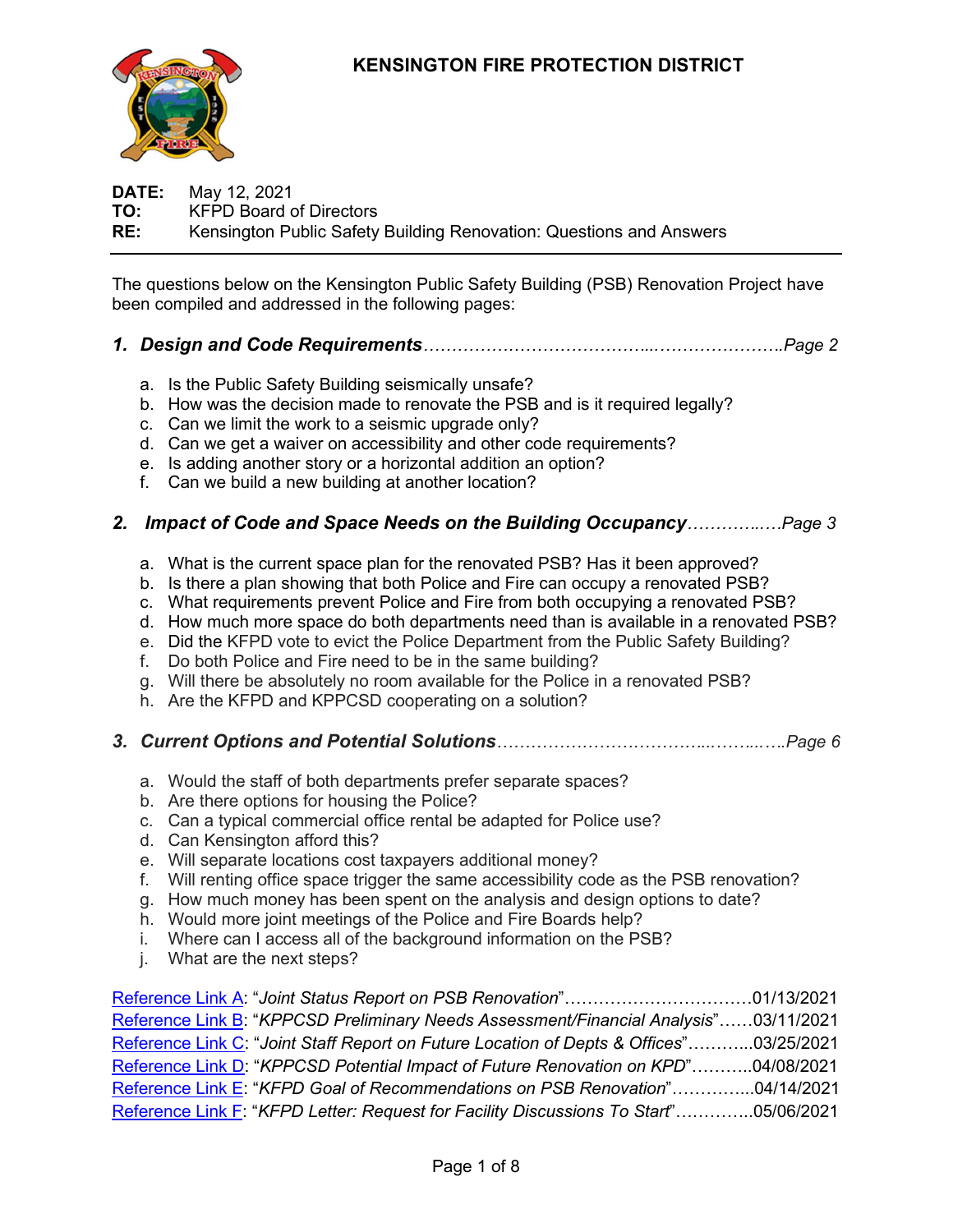# *1. Design and Code Requirements:*

## **1a. Is the existing Public Safety Building seismically unsafe?**

In 1998, a renovation project partially addressed structural deficiencies of the original 1971 building but problems persisted and code requirements are updated every three years. Essential Services Buildings are required to have greater seismic resistance than other buildings because they house first responders and their equipment. The collapse or significant failure of the PSB in an earthquake would have a devastating effect on the entire community, not to mention loss of life, vehicles, and emergency equipment in the building itself. According to a structural analysis in 2016, "*When the building was originally designed there were no special design requirements for this type of building. However, later codes recognized that this type of facility must allow for continuous operation after an earthquake. Because the station is located in a very active seismic zone, the code requires that higher seismic forces be used in the design of the building. These higher seismic design forces for this location are approximately two times the seismic forces used in the design for the original building in 1969.*" The report added that, *"This building, because of its age and the newer code requirements, does have structural deficiencies and will not perform as well as a new building during an earthquake. Because the building does not meet the latest seismic code requirements and due to its proximity to major earthquake faults there is the possibility that significant structural damage may occur with loss of life during a seismic event."*

Therefore, not addressing the PSB's vulnerability to failure has significant financial, legal, and ethical liabilities.

#### **1b. How was the decision made to renovate the PSB and is it required legally?**

In 1997, a Needs Assessment focused on deficiencies with: 1.) Inadequate parking, 2.) Restricted Street Access, 3.) Structural Deficiencies; 4.) Building Space Needs; and 5.) Building Systems. Renovation projects in 1999, 2005, 2010, and 2014 partially addressed some but not all of the deficiencies. In 2015, the KFPD Board set out to study the building issues, which led to the confirmation of seismic problems, operations concerns, and other code inadequacies. Shortly thereafter, design studies resulted in geotechnical evaluations that identified a probable fault within 50' of the rear of the building. This increased the concern about the vulnerability of the building and its inhabitants and compelled a solution. If the building is left untouched, there is no legal requirement demanding compliance, but that perpetuates the unsafe conditions and danger imposed by an unimproved, out-of-date structure. Further design discussions have defined the operational needs that demand more space than the 5,800sf of the current building.

#### **1c. Can we limit the work to a seismic upgrade only?**

No. The extent of the required seismic work exceeds the maximum threshold that triggers compliance with the current 2019 California Building Code. Only addressing the seismic issues would not solve the operational needs, and since extensive demolition is involved with the structural work it is most efficient to fix the other problems now rather than putting back together a space plan that no longer works. Current code requires accessibility compliance, which also reduces the net usable area and compounds the existing shortage of space. Other non-building codes that deal with Fire Department operations and standards also must be addressed and the renovation presents the opportunity to fix those liabilities. Per the 2016 Structural Engineer's report, "*…a replaced structure would not only perform better during an earthquake but address many of the operational issues of the existing station."*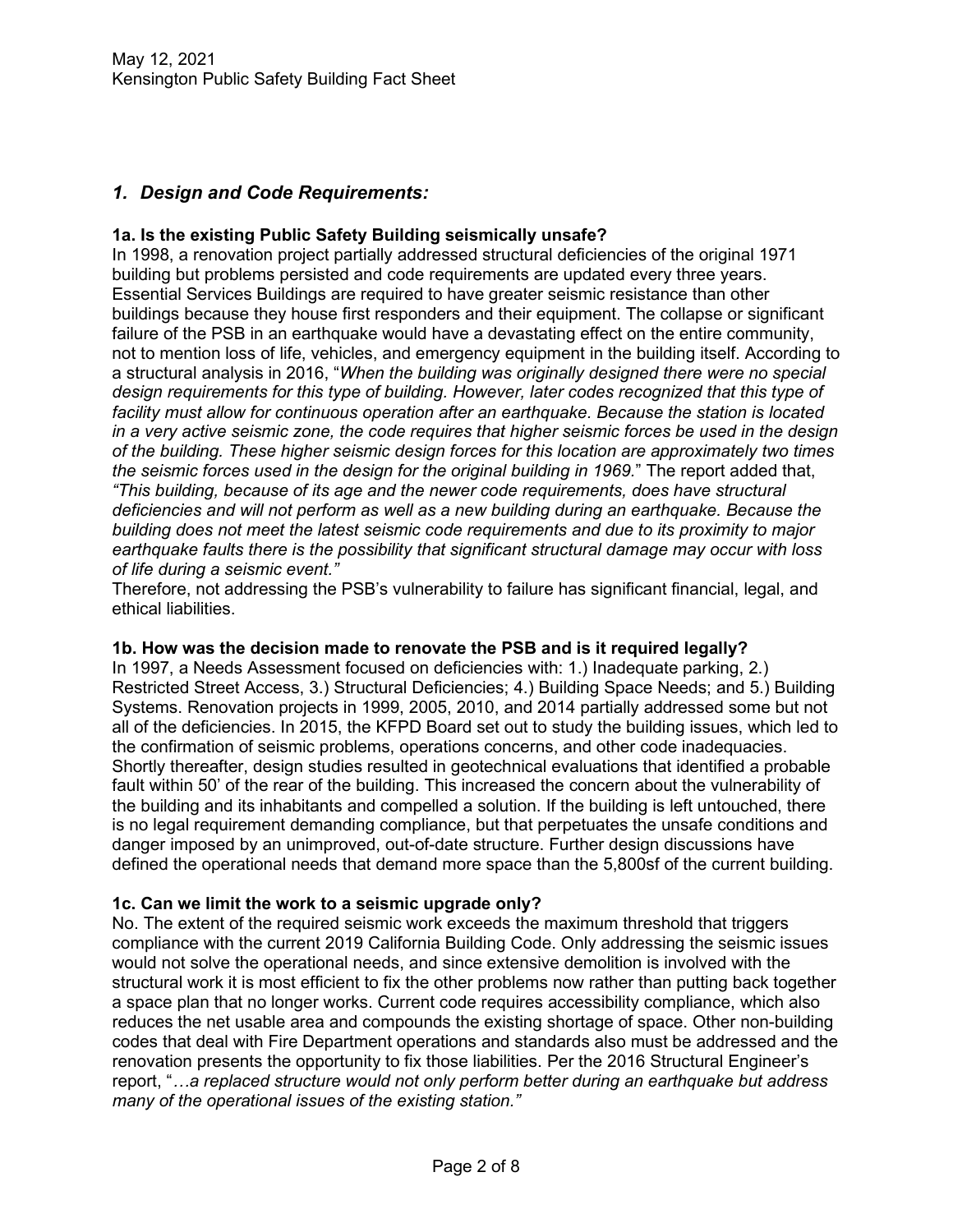## **1d. Can we get a waiver on accessibility and other code requirements?**

No. The accessibility issues were investigated by the District's architect in 2019 and confirmed to be required by the County Building Department. Additionally, while the California Building Code is adopted and enforced by the County, the underpinning of the accessibility requirements is driven by compliance with the Americans with Disabilities Act (ADA) which is Federal law. If a local jurisdiction waives the code requirements, the building owner is still susceptible to being sued in a Federal court. There are numerous case examples of this. The liability of noncompliance can cost far more than the accommodations of the code.

## **1e. Is adding another story or a horizontal addition an option?**

No. Since the PSB is within 50' of an apparent fault, the Alquist-Priolo Earthquake Fault Zoning [Act](https://leginfo.legislature.ca.gov/faces/codes_displayText.xhtml?division=2.&chapter=7.5.&lawCode=PRC) prohibits the expansion of the existing building and any increase in the occupancy count.

#### **1f. Can we build a new building at another location?**

Constructing a new building can be less expensive than renovating an old one. Building new also avoids the expense of temporary facilities required during renovation. For the Fire Department needs that would save approximately \$900K-\$1M. Building new also provides the highest level of structural safety. Unfortunately, alternative PSB sites have been investigated and rejected as far back as 1997. A significant constraint for Fire services is that the facility must be centrally located to reduce emergency response time to all areas of Kensington. Potential sites toward the edges of the District do not provide that. Low response times save lives and reduce home insurance costs. Police services, on the other hand, are less affected by the location of the department. One potential site that would satisfy the requirements for the Fire Department is the steep hillside on Arlington Ave in the disused southwest corner of Kensington Park, owned by the KPPCSD. Interestingly, the very first site plan of the PSB in the District's files, dated 5/9/1967, show this as a possible location labeled "Scheme #1". Recently stated opposition to this site has forced the Board to focus on renovation of the existing building as the only viable alternative. As described above, though, the Alquist-Priolo Act limit on the building area means that additional space must be found elsewhere to satisfy the needs of both the Fire and Police Departments.

# *2. Impact of Code and Space Needs on the Building Occupancy*

#### **2a. What is the current space plan for the renovated PSB and has it been approved?**

Space plans since 2016 have been schematic and preliminary. These drawings, which were developed in consultation with the General Managers and Chiefs, and then reviewed by Directors from both agencies, presented a variety of configurations alternatively for joint occupancy (Fire & Police) or single occupancy (Fire Department only) with the understanding that the Police Department has fewer operational restrictions on location and, therefore, more options for other locations. None of the joint plans provided space for all staff members of both agencies. None of these drawings has been finally accepted by the Fire Board, and most have been rejected. In 2020, design studies focused on joint occupancy did not generate a plan acceptable to both agencies (see [Reference Link A:](https://www.kensingtonfire.org/files/4004c4430/Jan+13%2C+2021+Joint+Managers+and+Chiefs+PSB+Status+Report.pdf) "Joint Status Report on PSB Renovation", 01/13/2021). A subsequent joint meeting of both Boards on March 25, 2021, did not provide a consensus direction (see [Reference Link C:](https://www.kensingtonfire.org/files/aa41d3abd/Mar+25%2C+2021+Joint+Board+Mtg+on+Status%2C+Needs%2C+and+Variables.pdf) "Joint Staff Report on Future Location of Depts &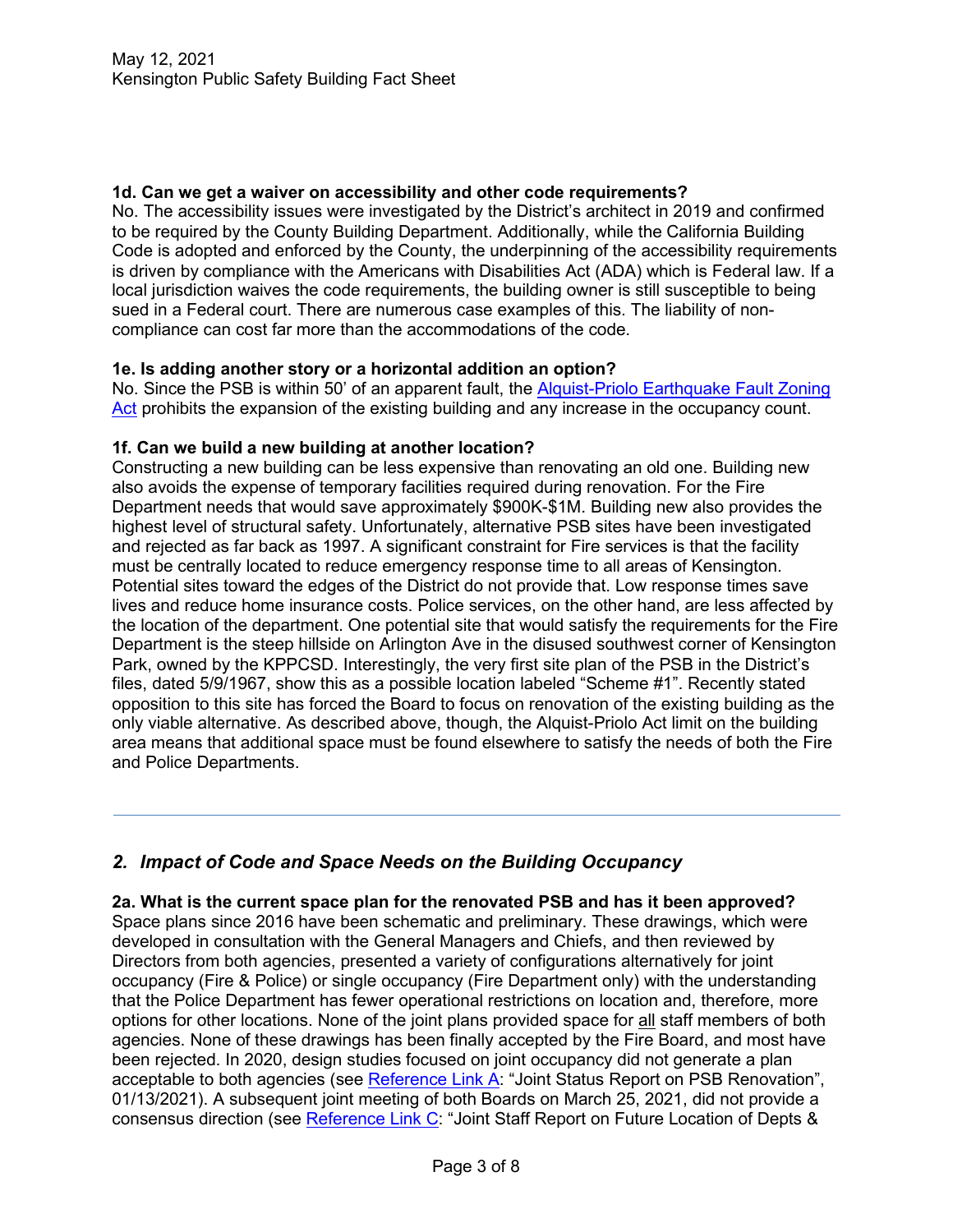Offices", 03/25/2021), but no action items could be slated for this meeting. At its April 14, 2021 meeting, the KFPD Board approved a motion to *"Direct the General Manager to proceed with the development of a renovation strategy for the Public Safety Building to meet the current and future needs of the KFPD staff and services per concept diagrams presented in November 2019 for full Fire Department occupancy, re: attached documents. The approval will include directing the General Manager to obtain consultant proposals, as needed, for project design, engineering, cost estimating, scheduling, etc. in order to propose future budget amendments to fund and proceed with the full scope of work. Further to direct the GM to continue discussions with the GM of the KPPCSD to determine what constructive arrangements can be made for external housing of the Police Dept. and possibly some additional Fire Dept. facilities."*

**2b. Is there a plan showing that both Police and Fire can occupy a renovated PSB?**

In November 2019, the KFPD Board considered the architect's recommendation for a Fire Department-only plan because joint occupancy was presented as unfeasible. Subsequently, the KPPCSD with the consent of the KFPD asked the architect to make another attempt to accommodate both departments and to see if accessibility requirements could be avoided. Options considered over the course of 2020 did not result in any approved plans. Both General Managers and Chiefs attempted further alternatives in December and outlined the space deficiencies in their January joint report (see [Reference Link](https://www.kensingtonfire.org/files/4004c4430/Jan+13%2C+2021+Joint+Managers+and+Chiefs+PSB+Status+Report.pdf) A.) The building code requirements triggered by the work were confirmed as unavoidable, and other Fire and Police operations standards were not met by the joint-occupancy plans. None of the plans included space for the administrative staff of either the KFPD or the KPPCSD. For reference, in August and September of 2020, the KFPD Interim General Manager proposed external rental options of up to 1,200sf for administrative offices, a copier workspace, and a conference room. This space need is in addition to other deficiencies described in the Fire Chief's January 2021 report. The March 2021 KPPCSD report listed "Insufficient space in PSB to co-locate administrative support staff with KPD" as a deficiency (see [Reference Link B:](https://www.kensingtonfire.org/files/dd36e8896/20210311+KPPCSD+Preliminary+Needs+Assessment+and+Financial+Analysis.pdf)"KPPCSD Preliminary Needs Assessment & Financial Analysis".) As a general practice, noted by our Chiefs, separating staff and management is operationally inefficient and both General Managers have noted this problem with all the joint-occupancy space plans.

**2c. What requirements prevent Police and Fire from both occupying a renovated PSB?**

Numerous contemporary requirements of both Departments have increased the needed square footage beyond what the renovated building can provide. In the architect's public presentation of June 6, 2017, a comparison chart showed the existing versus optimal space requirements of each department. The existing Fire Department area is 3,202sf while the optimal area is 5,955sf (essentially, the size of the entire existing building!). The existing Police Department area is 1,269sf whereas the optimal area is 2,488sf. In total, the existing area is 5,948sf whereas the optimal area is 9,933sf. Even with a reasonable reduction to the optimal total, combined with the new building code demands, there is not enough space. More detailed requirements outlined by the Chiefs are described in [Reference Link A](https://www.kensingtonfire.org/files/4004c4430/Jan+13%2C+2021+Joint+Managers+and+Chiefs+PSB+Status+Report.pdf) and [Reference Link C.](https://www.kensingtonfire.org/files/aa41d3abd/Mar+25%2C+2021+Joint+Board+Mtg+on+Status%2C+Needs%2C+and+Variables.pdf) The specific space requirements of the Police Department are detailed in the presentations at two KPPCSD board meetings, re: [Reference Link](https://www.kensingtonfire.org/files/dd36e8896/20210311+KPPCSD+Preliminary+Needs+Assessment+and+Financial+Analysis.pdf) B and [Reference Link D:](https://www.kensingtonfire.org/files/2d9a2050e/20210408+KPPCSD+PSB+Potential+Impact+of+Future+Renovation+on+KPD.pdf) "KPPCSD Potential Impact of Future Renovation on KPD". Accommodating both departments in the renovated PSB would require substantial additional space but that is not possible on this site due to the Alquist-Priolo Act restrictions.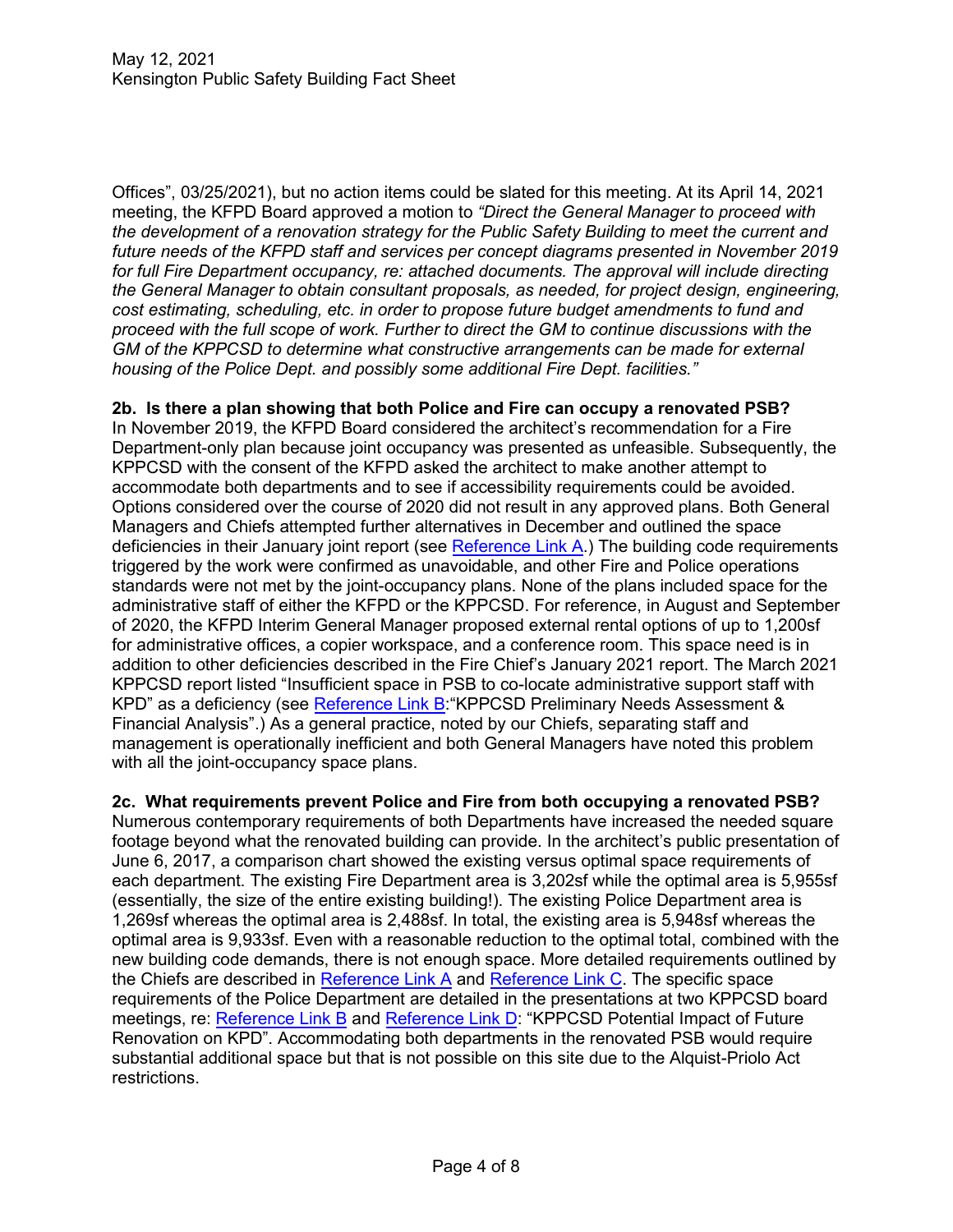#### **2d. How much more space do both departments need than is available in a renovated PSB?**

Based on the information referenced in 2c, above, the "optimal" total additional space needed is approximately 4,000sf. Depending on efficiencies, a minimum of 2,000sf may be sufficient. This additional space would need to be supplied by an external commercial rental or within another renovated or new building. Note that in addition to the challenges of finding a new building site described in item 1f, above, the planning approval process for a new location can added many months (or years) to potential occupancy, if approved at all.

**2e. Did the KFPD vote to evict the Police Department from the Public Safety Building?** No. As described in 2a, above, the Board directed the General Manager to work with the KPPCSD GM to find a constructive arrangement for housing the Police Department, re: [Reference Link E.](https://www.kensingtonfire.org/files/a4225cadb/20210414_04c+PSB+Recommendation+Introduction.pdf) In the same meeting, they moved to *"Appoint the General Manager to be Lead Negotiator for lease discussions/negotiations so that subsequent proposals may be brought to the Board and scheduled appropriately for review and modification/approval."* The KFPD General Manager has followed up with a request to collaborate on suitable options and noted the possibility of financial assistance depending upon the nature of the specific proposals. The GM's request stated, "*It is clear that no matter what the final configuration of the facilities are, there will be a period of construction during which both agencies will have to move out. My current assumption is that will be around the first quarter of 2022. If approved by our board, construction will probably last the better part of 12 months depending on the final design scope. While there is limited time to investigate, discuss, and negotiate alternatives, it will surely fly by. Planning, permitting, and construction of the interim space itself will have to conclude prior to the move. Therefore, time is of the essence."* (re: [Reference Link F\)](https://www.kensingtonfire.org/files/5db8b6289/20210506+KFPD+Letter+to+KPPCSD.pdf) The GM also noted that construction costs are rapidly escalating and the rental market will most likely follow suit, especially given the small number of options in Kensington. The KFPD Board has accepted the space needs documented by the Chiefs and GMs. It is not practical or possible to accommodate both Departments legally in a building that not only cannot be expanded, but whose footprint will be smaller after the seismic renovations and required code upgrades. As described in item 1f, above, the Fire Department does not have another location option given response times for emergencies.

## **2f. Do both Police and Fire need to be in the same building?**

*"In the United States, it is uncommon for Fire and Police to be co-located in the same facility. For example, out of approximately 18,000 police departments in the United States, less than*  150 have consolidated services under one roof." (re: [Reference Link B\)](https://www.kensingtonfire.org/files/dd36e8896/20210311+KPPCSD+Preliminary+Needs+Assessment+and+Financial+Analysis.pdf) That's less than 1%. Joint use facilities are problematic because the Police Dept is an office space while the Fire Dept is both a workplace and a residence (thus, the term "Firehouse"). Office use and residential use have different patterns and requirements for working and living. For emergency services in the midst of a crisis, it is better to have two locations rather than one overcrowded, vulnerable building. Separate facilities would provide enough space for an "Emergency Operations Center," which joint-occupancy would not provide. "The current co-location hinders comprehensive preparedness for the next pandemic and/or public health emergency" and the advantage of separate facilities is "to mitigate the potential of irreparable damage to both police and fire facilities and apparatus/vehicles at the same time during a local/regional public health and safety emergency." (re: [Reference Link B\)](https://www.kensingtonfire.org/files/dd36e8896/20210311+KPPCSD+Preliminary+Needs+Assessment+and+Financial+Analysis.pdf)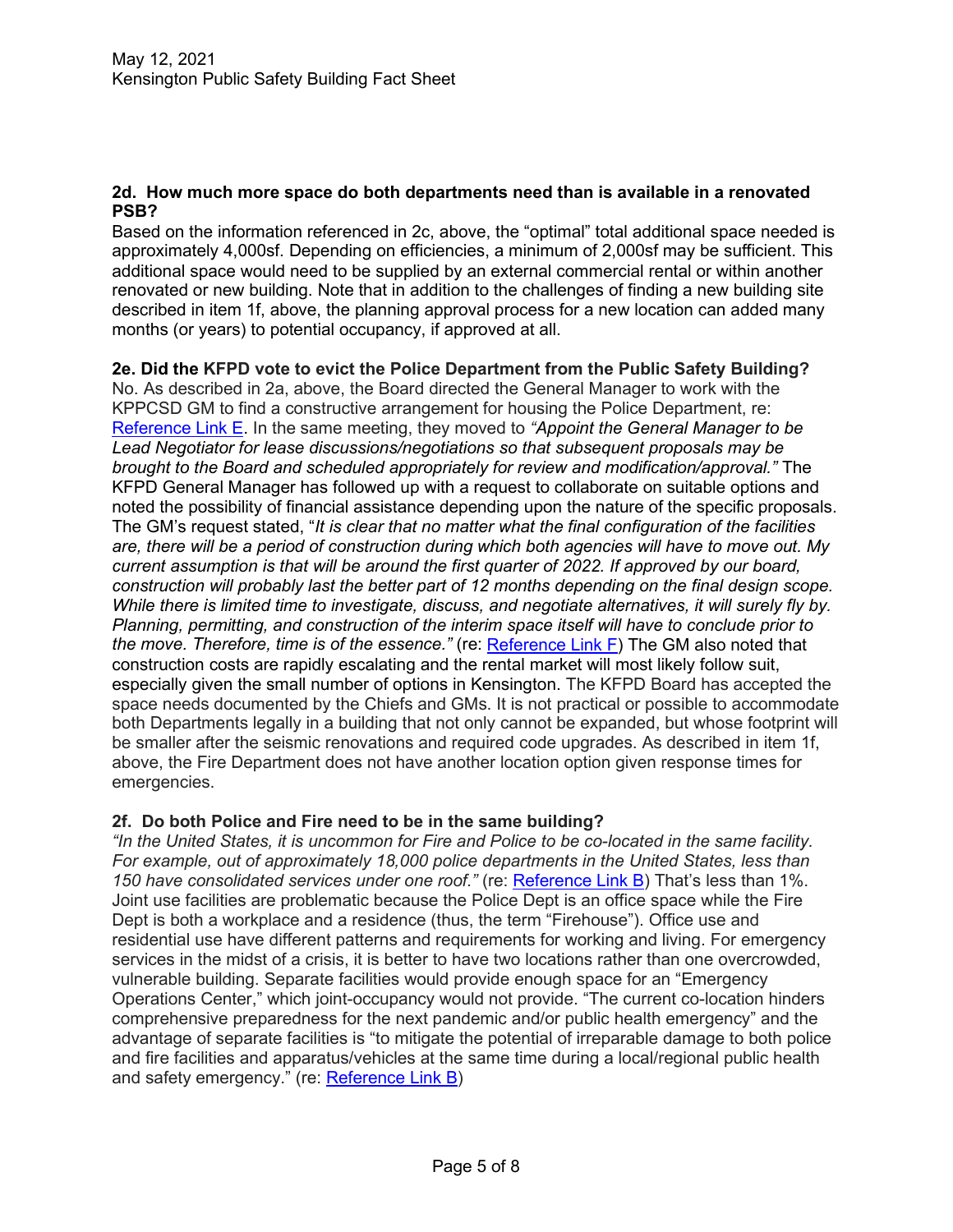**2g. Will there be absolutely no room available for the Police in a renovated PSB?** During the December 2020 review of joint-occupancy, the GMs and Chiefs discussed whether some minimal presence by the Police Department would be helpful. The Police Chief stated that would not make sense because it is better that all the staff be together. *"Both Chief Pigoni and Chief Schuld prepared written comments reflecting the difficulties in developing a conceptual design that meets the facility requirements of both departments."* (re: [Reference Link B\)](https://www.kensingtonfire.org/files/dd36e8896/20210311+KPPCSD+Preliminary+Needs+Assessment+and+Financial+Analysis.pdf) Both administrations agreed that separate facilities make more sense given the existing building constraints.

# **2h. Are the KFPD and KPPCSD cooperating on a solution?**

The GMs and Chiefs have been working collaboratively and expressed agreement in the January and March reports in their recommendation that additional square footage is needed. The KFPD motion on April 11, 2021 to move forward with planning of the Fire Department occupancy while concurrently offering assistance to the Police Department to find additional space over the interim design/engineering/permitting period during the next 12 months is awaiting engagement by the KPPCSD Board. (re: [Reference Link F\)](https://www.kensingtonfire.org/files/5db8b6289/20210506+KFPD+Letter+to+KPPCSD.pdf)

# *3. Current Options and Potential Solutions*

## **3a. Would the staff of both departments prefer separate spaces?**

Yes, for all the reasons stated above and in the interest of providing the highest level of service.

## **3b. Are there options for housing the Police?**

In the interest of presenting options to the both Boards, the General Managers and Chiefs have listed possible options. KFPD Board Directors and the General Manager have expressed possible financial assistance to the KPPCSD should that be a primary obstacle in finding a solution, but nothing specific has yet been proposed or voted on. (re: [Reference Link F\)](https://www.kensingtonfire.org/files/5db8b6289/20210506+KFPD+Letter+to+KPPCSD.pdf) One specific option is commercial rental space at 303 Arlington Ave, next to Ace Hardware, which would provide up to 2,656 sq ft. [\(Reference Link B\)](https://www.kensingtonfire.org/files/dd36e8896/20210311+KPPCSD+Preliminary+Needs+Assessment+and+Financial+Analysis.pdf) Both administrations toured the spaces and agree it would be suitable for their needs. Seismic inspection before any negotiation would be mandatory. A long-term lease with a rent increase cap has been discussed with the owner and the cost appears to be below market-rate. Seven dedicated parking lot spaces would be included, which is very hard to find anywhere else. The space is move-in ready but minor renovations such as security requirements or additional partitions could easily be implemented through an over-the-counter tenant improvement (interior) permit. There may be other options but this one is available now and may not be later. Consideration of this or other options is for the KPPCSD to decide. No matter what the final configuration of the renovated PSB, both the Fire and Police Departments will have to move out for +/- 12 months, so the 303 Arlington Ave rental may be the best choice during construction even if it is not a long-term solution.

## **3c. Can a typical commercial office rental be adapted for Police use?**

Yes. The ability to use a space depends on its "*Occupancy Classification*" as defined by the 2019 CA Building Code. Occupancy falls into several categories (re: [https://up.codes/viewer/california/ibc-2018/chapter/3/occupancy-classification-and-use#3\)](https://up.codes/viewer/california/ibc-2018/chapter/3/occupancy-classification-and-use#3). The Police Department's use falls under Group B (Business) which is simply generic office space.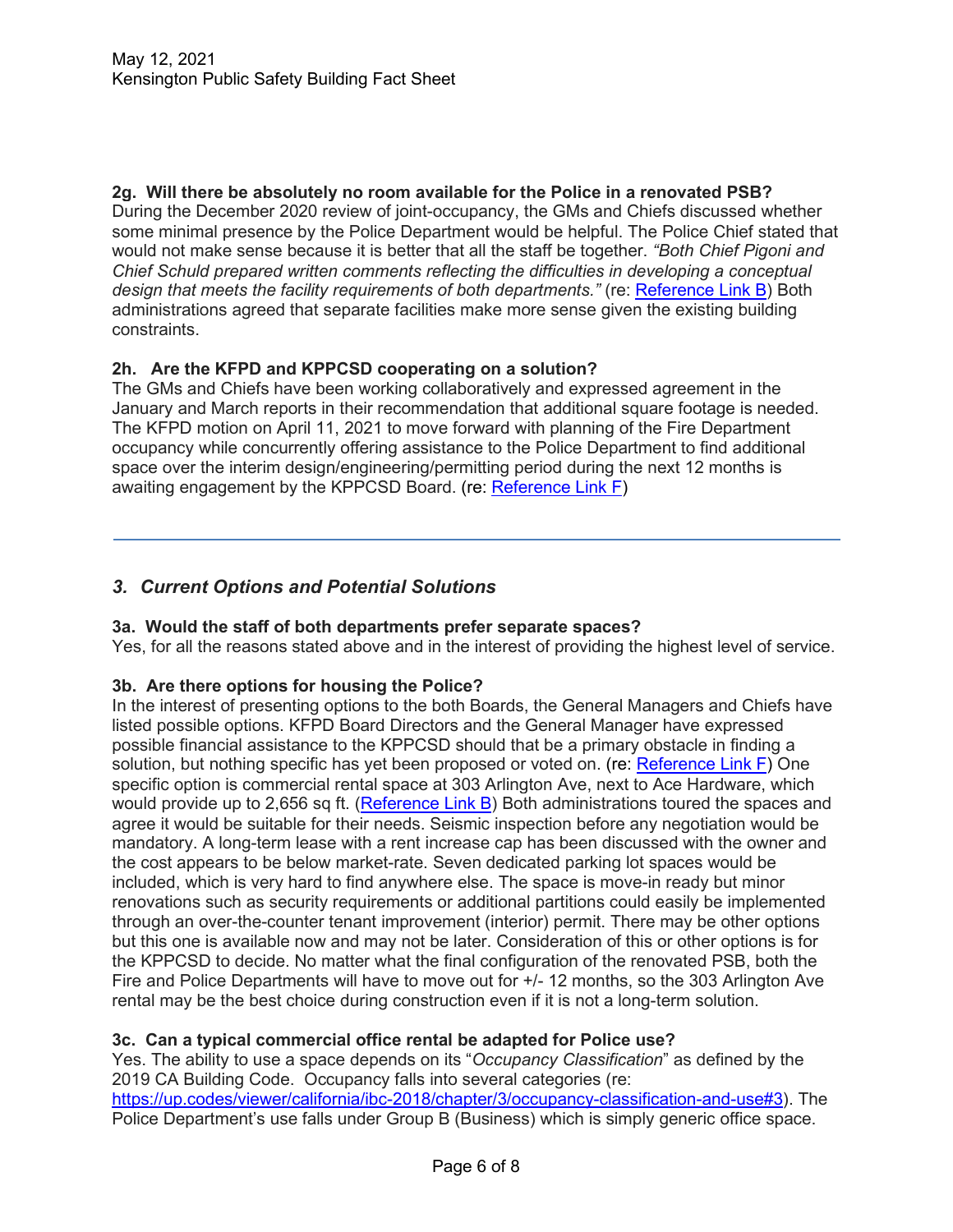The Police Chief confirmed that the Department does not have a "jail" nor any other special holding facilities, so the more restrictive uses such as Group I (Institutional) or H (Hazardous) do not apply. There is nothing different than what you would find in any other office space, with the possible exception of a higher quality security door for the DOJ server closet and the evidence room. The 303 Arlington Ave rental space, for example, is perfectly suited for police occupancy. The current Police offices in the existing PSB are no different in character than what is available in the office rental market.

## **3d. Can Kensington afford this?**

Increasing regulations, safety liabilities, and changing operational needs trigger increased space demands. Although Kensington's boundaries are not expanding, the Fire Service and Police Service requirements are. For example, today's wildfire protection requires different equipment and facilities than past fire departments needed. Police standards continue to evolve as well. At present the "square foot per person" total for employees in the PSB is substantially below normal, let alone below best practices (re: [Reference Link B](https://www.kensingtonfire.org/files/dd36e8896/20210311+KPPCSD+Preliminary+Needs+Assessment+and+Financial+Analysis.pdf) and [Reference Link C\)](https://www.kensingtonfire.org/files/aa41d3abd/Mar+25%2C+2021+Joint+Board+Mtg+on+Status%2C+Needs%2C+and+Variables.pdf). Adequate quarters are needed to maintain quality personnel and services. Financially, the KFPD has built reserve funds for years specifically targeted for apparatus and building improvements. The PSB renovation will be funded with these reserves. With regards to the KPPCSD, the Police Department pays \$3,050 per month plus utilities to support its share of the building. In an April 1, 2021 letter to the KPPCSD, the lease rate history was reviewed and, in accordance with past agreements, a lease to remain in an improved building would range from \$8,026/mo to \$9,617/mo. (Equivalent to \$4.93/sf to \$5.91/sf.) The amount would reflect the KPPCSD's share of the estimated construction cost. Comparatively, the 303 Arlington Ave rental space would cost \$5,300/mo or \$2.49/sf. Online research and prior comps for rental space range from \$2.75/sf to \$3.75/sf. The potential below market rate for 303 Arlington Ave would be 70% higher than the existing PSB lease but would provide 220% more space. As noted above, the KFPD has extended an offer to find ways to assist financially. For example, a lease space might be shared in order to facilitate partial funding by the KFPD (re: [Reference Link F.](https://www.kensingtonfire.org/files/5db8b6289/20210506+KFPD+Letter+to+KPPCSD.pdf))

## **3e. Will separate locations cost taxpayers additional money?**

Based on preliminary analyses and KFPD's prudent reserve funds, the Fire Department's administration sees no need for a bond measure nor increased special taxes. Lease options such as 303 Arlington Ave provide a possible solution that would not substantially alter budget planning. Building costs are long-term expenses, typically amortized over an expected 50-year life-cycle, although they often are used for much longer, as the current PSB shows. It is for the KPPCSD Board to determine the Police Department's options and associated budget impact. Continuing to postpone action, though, will result in inflated costs later and even more money, if not lives, should the existing building suffer damage from a quake in the interim.

#### **3f. Will renting office space trigger the same accessibility code as the PSB renovation?**

No. The accessibility requirements for the PSB project will be triggered by the extensive scope of the seismic work, which is one of the drivers of the project along with increased space needs. The cost of the seismic work alone far exceeds the maximum "Valuation Threshold", under which a building only needs limited upgrades. The Valuation Threshold increases every year and it is currently \$172,418. For a simple tenant improvement project with just interior alterations and no building expansion, such as what 303 Arlington Ave would involve, there are no building accessibility triggers. The only requirement would be for an additional 20% to be spent on any accessibility upgrades that are most easily achievable. Given the near move-in